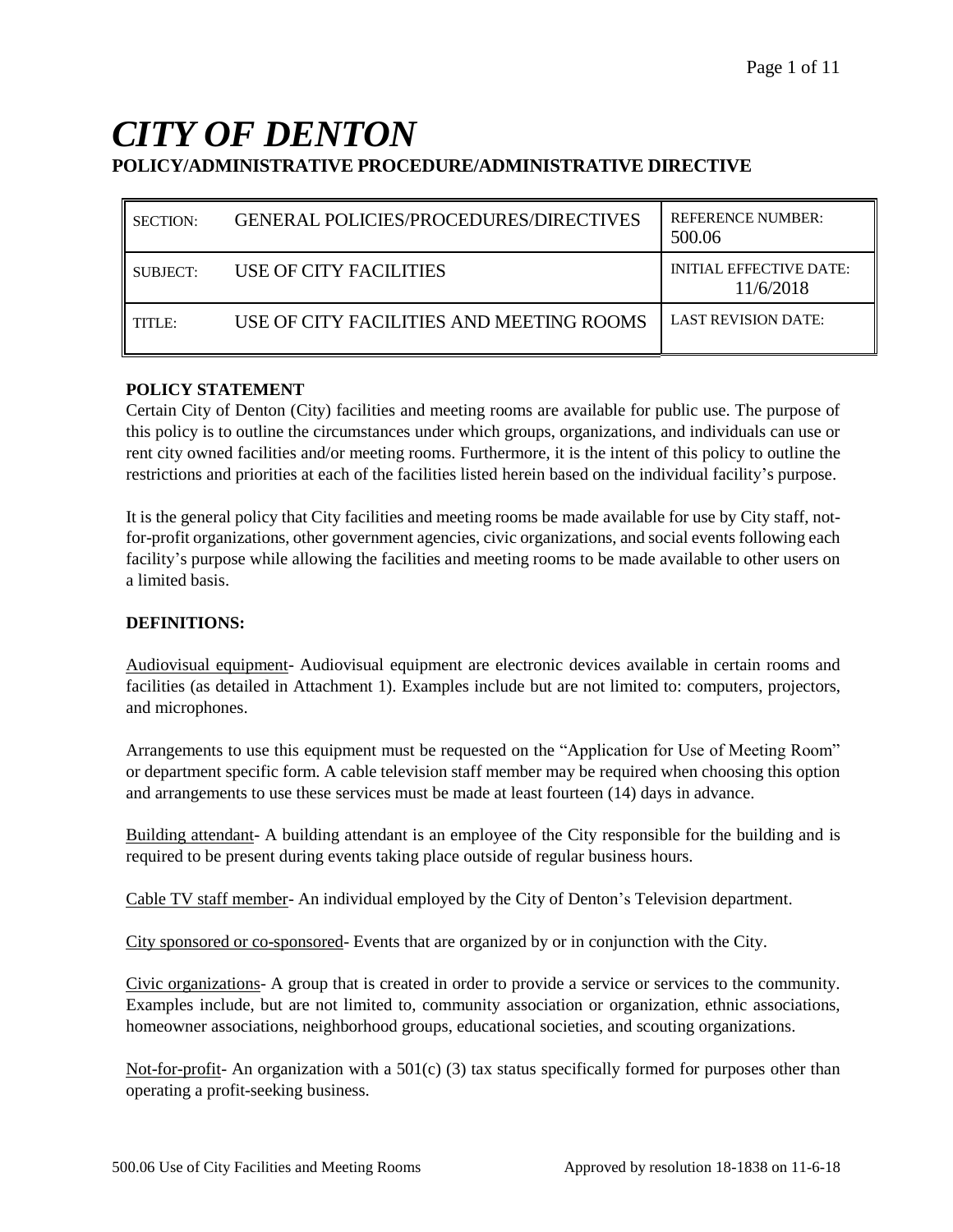| TITLE: | USE OF CITY FACILITIES AND MEETING ROOMS |  |
|--------|------------------------------------------|--|
|        |                                          |  |

 $REFERENCE NUMBER:$ *500.06*

Regular business hours- Monday through Friday between 8 a.m. and 5 p.m., not including City holidays.

Resident- A person who resides in Denton city limits or an organization which is based within the Denton city limits.

Social Events- Events that are social in nature and do not have a main purpose of providing services to the community or to a not-for-profit organization. Examples include but are not limited to, birthdays, anniversary parties, weddings, and reunions.

Community building rental- Any facility rental of Parks department facilities with the exception of the actual parks.

#### **GUIDELINES**

#### **1. General:**

- **1.1. Use of all facility or meeting rooms are subject to the following guidelines:**
	- 1. A signed agreement must be made between the lessee and the City for the use of the facility or meeting space if the event is not sponsored or co-sponsored by the City. An "Application for Use of Facility/Meeting Room" is available and attached hereto as Attachment B, or an approved department specific agreement may be used. Verbal agreements will not be honored.
	- 2. Users shall comply with all the laws of the United States, the State of Texas, all ordinances of the City, and all rules and regulations of the Police and Fire Departments and other municipal authorities of the City.
	- 3. Representatives from the City have the right to enter any portion of the rooms for any purpose and at any time during a scheduled event or activity.
	- 4. During all public activities and events not sponsored or co-sponsored by the City, a building attendant must be on premises. The building attendant is not responsible for performing any personal services in conjunction with any activity or event. Depending on event hours and the City facility there may be an additional building attendant fee. Further information on fees are included in the policy sections for each facility.
	- 5. After any event or activity, the user is responsible for removing all of his or her effects from the building including decorations, equipment, and waste and returning the room to its original condition. Set-up and clean-up time must be included in the reservation time.
	- 6. The City Manager, or his/her representative, has the right to have any individual(s) removed from the premises.
	- 7. The user shall not admit to the facility or meeting room, a larger number of persons than permitted by the fire code. A listing of maximum capacities for each room is indicated in Attachment A.
	- 8. All City facilities are smoke-free/e-cigarette free facilities in accordance with Ordinance Number 2015-121.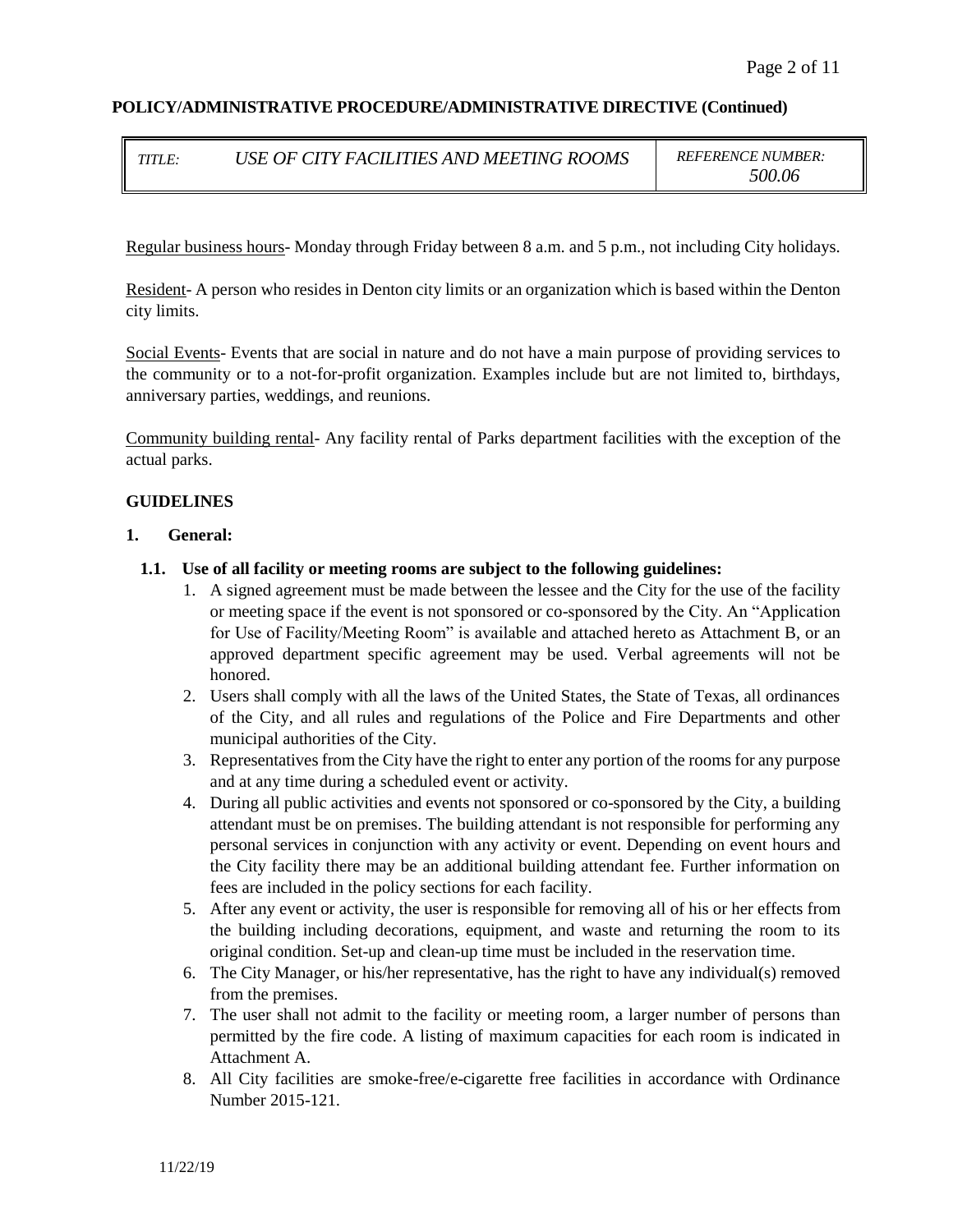*TITLE: USE OF CITY FACILITIES AND MEETING ROOMS REFERENCE NUMBER:*

*500.06*

- 9. Users will ensure that persons attending the scheduled activity stay in assigned areas and do not enter other areas of the facilities, including City offices.
- 10. The City has the right to refuse use of any facility or meeting room to any person or group if the proposed event conflicts with the intended use of the building, is in conflict with established policies, or is in conflict with any confirmed reservation.
- 11. The City reserves the right to deny the use of any facility or meeting room to groups or individuals who misuse, abuse, or damage City property.
- 12. Public reservations for use of facilities or meeting spaces will be accepted on a first-come basis and in accordance with the priorities of each facility for which space is available for use. No public group or individual will be given preference or priority.
- 13. A public reservation may not be made more than one (1) year in advance or less than fourteen (14) days in advance of the date requested, unless specific permission is granted.
- 14. Meetings scheduled during regular business hours shall not be allowed to be conducted in a manner which is disruptive to, or interferes with, the work of City employees.
- 15. The City reserves the right to determine if police presence is required during a scheduled activity. The City will determine the number of officers and hours required. The user is responsible for this expense. Additional resources may be deemed necessary at the discretion of the City Manager or representative.
- 16. Users of City facilities or meeting rooms are fully responsible for any damages based on actual repair or replacement costs for the facilities or equipment.
- 17. Room use must be under the direct supervision of the adult making the reservation or their designated representative as stated on the application and said individual must be present for the full duration of the reservation. Reservations are not transferable to other groups.
- 18. Meetings are confined to the reserved meeting room, but may be transferred to a new room at the City's discretion.
- 19. Per City of Denton Code of Ordinances Section 22-32, it is unlawful for any person to consume or possess of any alcoholic beverage(s) on on the premises of any: City park, public improvement in a city park, or vehicle parking area of a city park . This prohibition does not apply to the possession or consumption of an alcoholic beverage in Quakertown Park, Civic Center Building and North Lakes Park, excluding North Lakes Recreation Center and the North Lakes Annex building, during an activity, event or rental of space approved by the City in advance. The approval contemplated by this subsection may be granted by the City Manager or his designee.
- 20. These rules and any facility specific rules are part of any use of City facilities and meeting rooms agreement with the City; failure to abide by the policies and rules shall be grounds for immediate termination of the reservation and forfeiture of any associated rental fees/deposits at the sole discretion of the City. Non-enforcement by the City does not constitute a waiver by the City of any rights or remedies.
- 21. Only adhesives that do not damage City property may be used to attach decorations to the structure or furnishings. Nails, thumbtacks, etc. that may damage property are not permitted. No fires, flames, or candles are permitted.
- 22. Meeting room area set-up is the responsibility of the user and each room must be returned to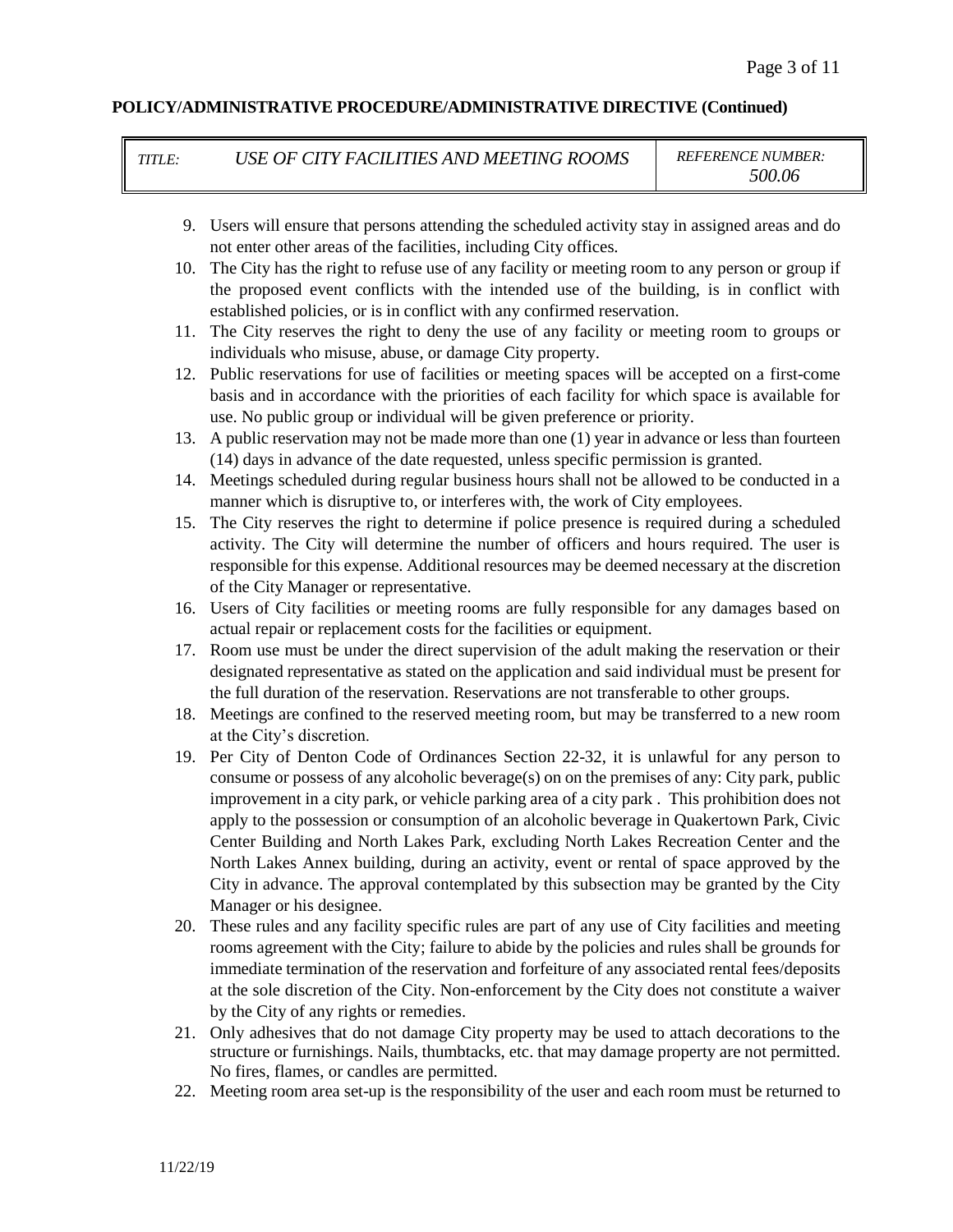*TITLE: USE OF CITY FACILITIES AND MEETING ROOMS REFERENCE NUMBER:*

*500.06*

the original configuration by the user when activities are completed. Tables shall not be removed from the classrooms without approval from the City staff.

23. Any group or individual using City facilities and meeting rooms must provide its own materials, including copies of any materials that are required for its event. City materials and supplies will not be used unless authorized by City staff.

## **2. Main City Hall Guidelines**

#### **2.1. Purpose:**

The City Hall meeting rooms are for the primary purpose of meetings of the City Council, Boards, Commissions, and staff. It is intended that these meeting rooms be used to the fullest extent for this primary purpose and then made available to other individuals and groups. The City reserves the right to cancel any scheduled activity at any time if it conflicts with the primary purpose of the meeting rooms.

## **2.2. Priority of use for City Hall meeting rooms:**

- 1. Meetings of City Council;
- 2. Meetings of City Boards or Commissions;
- 3. Meetings of City sponsored or co-sponsored activities;
- 4. Meetings of City staff;
- 5. Uses requested by agencies or officials of local, county, state, or federal governments; and
- 6. Not-for-profit and civic organizations.

# **2.3. Use of City Hall meeting rooms are subject to the following guidelines in addition to Section 1.1 of this policy:**

- 1. No refreshments shall be served in the City Council Chambers. Exceptions may be made at the discretion of the City Manager or their designee.
- 2. Meeting spaces are not available for use on City holidays. The rooms may be used between the hours of 8:00 a.m. to 10:00 p.m. This does not apply to meetings of the City Council.
- 3. Requests for City Hall meeting rooms for social events will not be granted.
- 4. Events outside of regular business hours will require a building attendant be present for the full duration of the event. Events that require the City to pay an employee, such as a building attendant, will be subject to a fee to cover the expense in accordance with fees listed in this policy. Building attendants are not responsible for performing any personal services in conjunction with any activity or event.
- 5. Events requiring the use of audiovisual equipment outside of regular business hours will require a cable TV staff member to assist with the use of this equipment and will be subject to a fee in order to cover the City's expense in accordance with fees listed in this section.
- 6. Reservations for City Hall meeting rooms may be made up to six (6) months in advance of the event, but no less than fourteen (14) days in advance of the date requested unless specific permission is granted by the City Manager or their designee.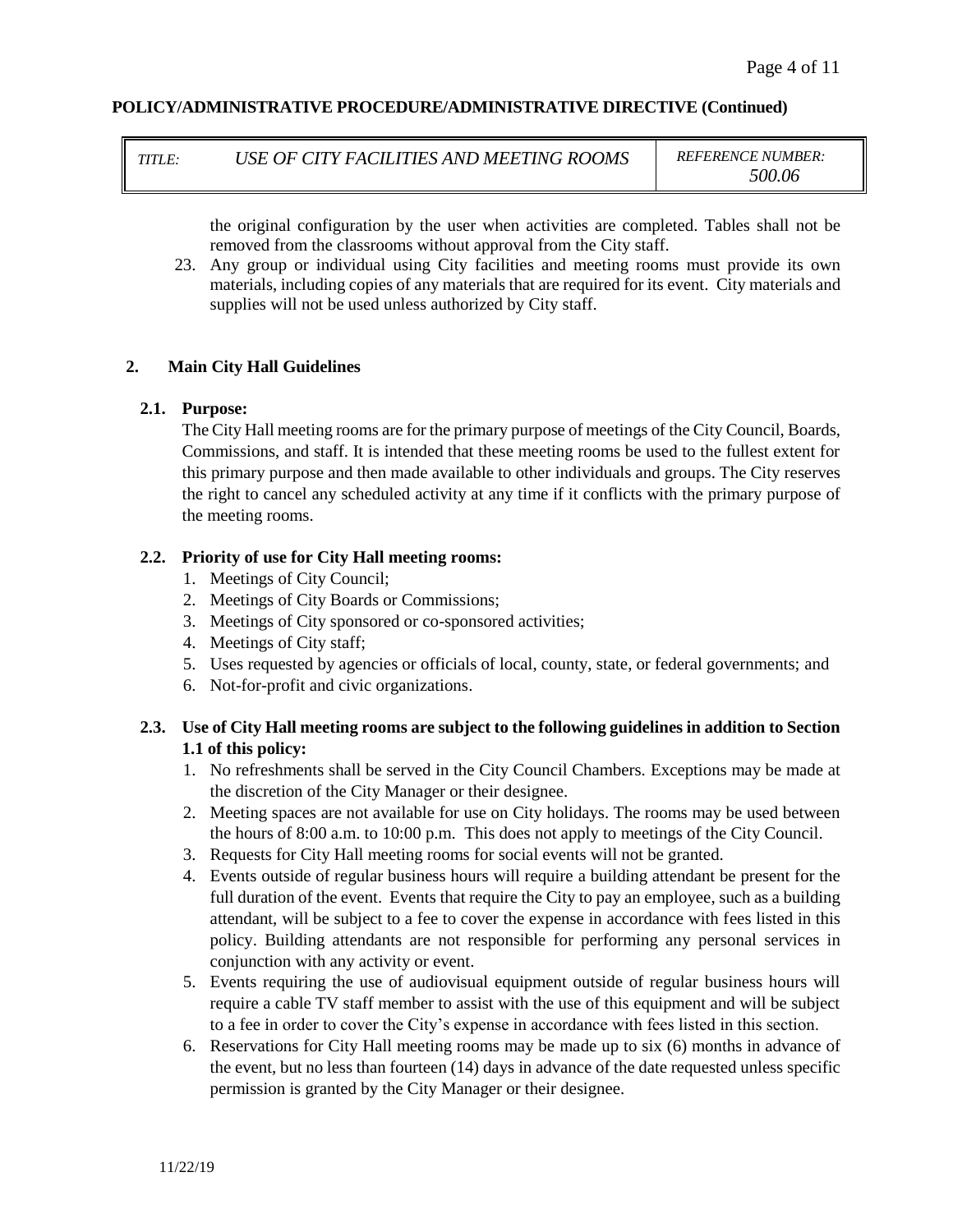*TITLE: USE OF CITY FACILITIES AND MEETING ROOMS REFERENCE NUMBER:*

*500.06*

#### **2.4. Fees Schedule:**

There will not be a base fee charged to groups for using Main City Hall meeting rooms. There will be fees associated with additional expenses at the rates listed in the Facility and Meeting Room Fee Schedule section of this policy.

Additional rates or fees may apply. If a cable TV staff member must be present, he or she will act as the building attendant.

#### **3. Public Library Guidelines**

#### **3.1. Purpose:**

The library meeting rooms are for the primary purpose of library sponsored programs. It is intended that these meeting rooms be used to the fullest extent for this primary purpose and then be made available to other individuals or groups. The City reserves the right to cancel any scheduled activity at any time if it conflicts with the primary purpose of the meeting rooms.

#### **3.2. Priority of use for Public Library meeting rooms:**

- 1. Library programs and staff;
- 2. City Boards and Commissions;
- 3. Meetings of City staff;
- 4. City sponsored or co-sponsored activities;
- 5. Uses requested by agencies or officials of local, county, state, or federal governments;
- 6. Not-for-profit and civic organizations; and
- 7. Other users with a valid reservation.

## **3.3. Use of public library meeting rooms are subject to the following guidelines in addition to Section 1.1 of this policy:**

- 1. Meetings will be held during regular library business hours. Meetings must terminate either fifteen (15) minutes before closing time or at the request of the designated staff member. Exceptions will be made for election activities.
- 2. All paper goods, food and drink items, including coffee, and the contents of the refrigerator are strictly for library program use. The group or individual may use appliances but are responsible for all paper goods and refreshment items.
- 3. Audiovisual equipment may be available at some locations. Arrangements to use equipment must be made in advance, at the time of the request for use of a meeting room. Available equipment is listed in Attachment A. A group may use its own equipment.
- 4. The library staff shall be consulted prior to moving library furnishings in meeting room areas.
- 5. The library will not store property or equipment for a group prior to the meeting without arrangements made in advance and will not be held responsible for any property or equipment left after the conclusion of any reservation or left during any other time.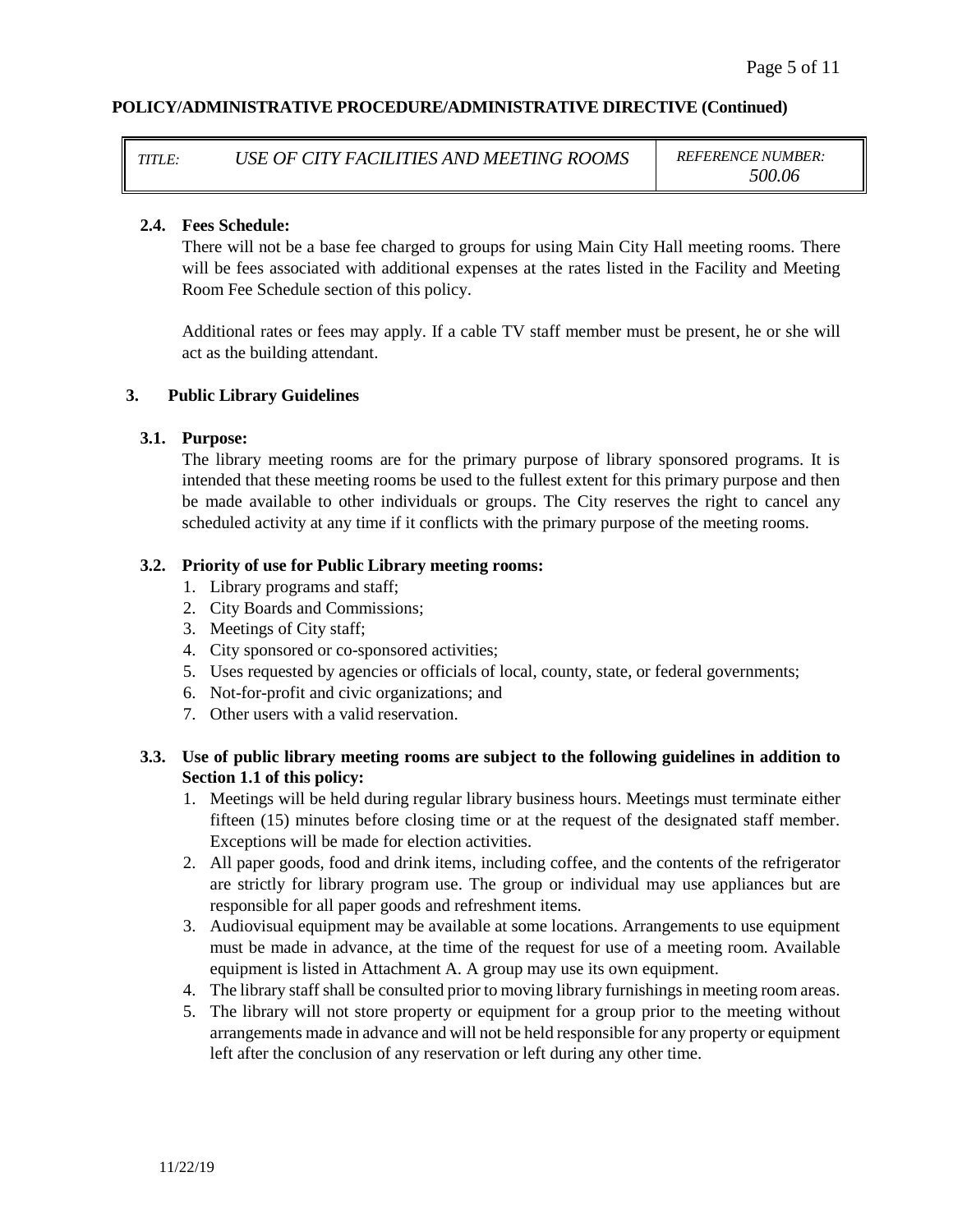| TITLE: | USE OF CITY FACILITIES AND MEETING ROOMS | <b>REFERENCE NUMBER:</b> |
|--------|------------------------------------------|--------------------------|
|        |                                          |                          |

*500.06*

- 6. Organizations may collect donations to cover incidental expenses connected to the reserved meeting only, but may not solicit donations or make sales unless it is in coordination with a library sponsored program or event.
- 7. Requests for Library meeting rooms for social events will not be granted.
- 8. Reservations for Library meeting rooms may be made up to one (1) year in advance of the event, but no less than three (3) calendar days in advance of the date requested unless specific permission is granted by the Library Director.

#### **3.4. Fees Schedule:**

There will not be a base fee charged to groups for using library meeting rooms. There will be fees associated with additional expenses at the rates listed in the Facility and Meeting Room Fee Schedule section of this policy. Additional rates or fees may apply.

## **4. Fire Department Guidelines**

## **4.1. Purpose:**

The Fire Department meeting rooms are for the primary purpose of Fire Department activities. It is intended that these meeting rooms be used to the fullest extent for this primary purpose and then made available to other users. The City reserves the right to cancel any scheduled activity at any time if it conflicts with the primary purpose of the meeting rooms.

# **4.2. Priority of use for Fire Department meeting rooms:**

- 1. Fire Department programs and staff;
- 2. City Boards and Commission meetings;
- 3. Meetings of City staff;
- 4. City sponsored or co-sponsored activities;
- 5. Uses requested by agencies or officials of local, county, state, or federal governments; and
- 6. Not-for-profit and civic organizations.

# **4.3. Use of Fire Department meeting rooms are subject to the following guidelines in addition to Section 1.1 of this policy:**

- 1. Requests for Fire Department meeting rooms for social events will not be granted.
- 2. Audiovisual equipment may be available at some locations. Arrangements to use equipment must be made in advance, at the time of the request for use of a meeting room. Available equipment is listed in Attachment A. A group may use its own equipment.
- 3. Meeting spaces are not available for use on City holidays. The rooms may be used between the hours of 8:00 a.m. to 10:00 p.m. In the event that the Emergency Operations Center is needed, Fire Department staff will notify the users and they will be required to exit the room.
- 4. The Fire Department will not store property or equipment for a group prior to the meeting without arrangements made in advance and will not be held responsible for any property or equipment left after the conclusion of any reservation or left at any other time.
- 5. Food or drinks will not be allowed in Fire Department meeting rooms.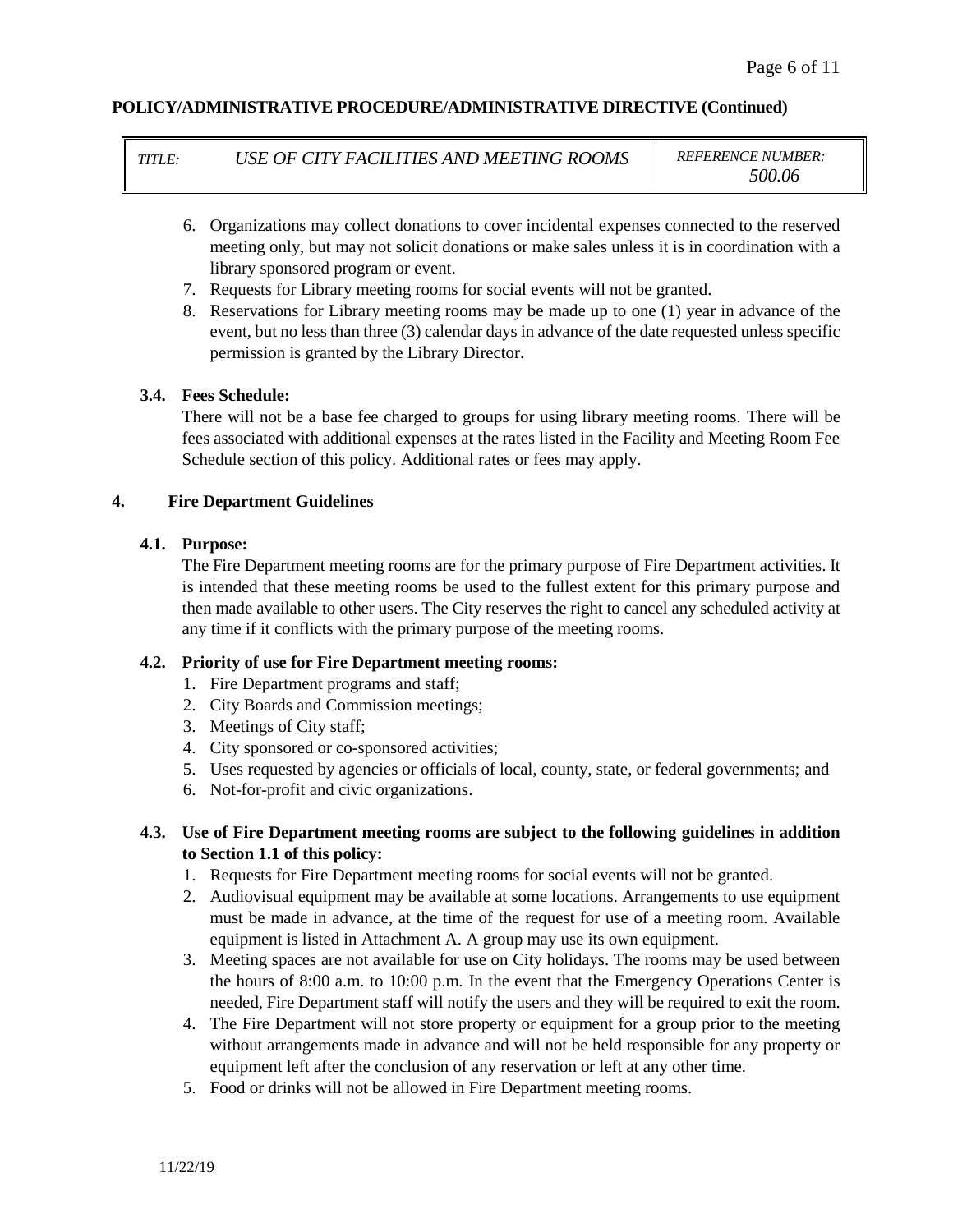*TITLE: USE OF CITY FACILITIES AND MEETING ROOMS REFERENCE NUMBER:*

*500.06*

#### **4.4. Fees Schedule:**

There will not be a base fee to groups for using Fire Department meeting rooms. There will be fees associated with additional expenses at the rates listed in the Facility and Meeting Room Fee Schedule section of this policy. Additional rates or fees may apply.

## **5. Police Training Center Guidelines**

#### **5.1. Purpose:**

The Police Training Center meeting rooms are for the primary purpose of law enforcement training activities. It is intended that these meeting rooms be used to the fullest extent for this primary purpose and then made available to other users. The City reserves the right to cancel any scheduled activity at any time if it conflicts with the primary purpose of the meeting rooms.

## **5.2. Priority for use of Police Training Center meeting rooms:**

- 1. City law enforcement training programs;
- 2. Non-City law enforcement training programs;
- 3. Police Department programs and staff;
- 4. Uses requested by agencies or officials of local, county, state, or federal governments;
- 5. City Boards and Commission meetings;
- 6. Meetings of City staff;
- 7. City sponsored or co-sponsored activities;
- 8. Not-for-profit and civic organizations; and
- 9. Other users with a valid reservation.

# **5.3. Use of Police Training Center meeting rooms are subject to the following guidelines in addition to Section 1.1 of this policy:**

- 1. Users may access training areas for prior set-up or storage of materials only if such access is arranged with training center staff in advance. The staff is not responsible for any training materials or other property stored prior to an event or during any other time.
- 2. Classrooms or other training areas will not be used for social gatherings or similar functions not related to the business of the Police Department or training center.

#### **5.4. Fees Schedule:**

There will be a base fee charged to groups for using Police Training Center meeting rooms as listed in the Facility and Meeting Room Fee Schedule section of this policy. There will not be a fee charged for internal City use and not-for-profit groups, and civic organizations.

In some cases, individuals may be allowed to provide training in lieu of paying applicable fees. Whether or not a substitution will be allowed is subject to approval of the Police Chief or their designee.

## **6. Parks Facilities Guidelines**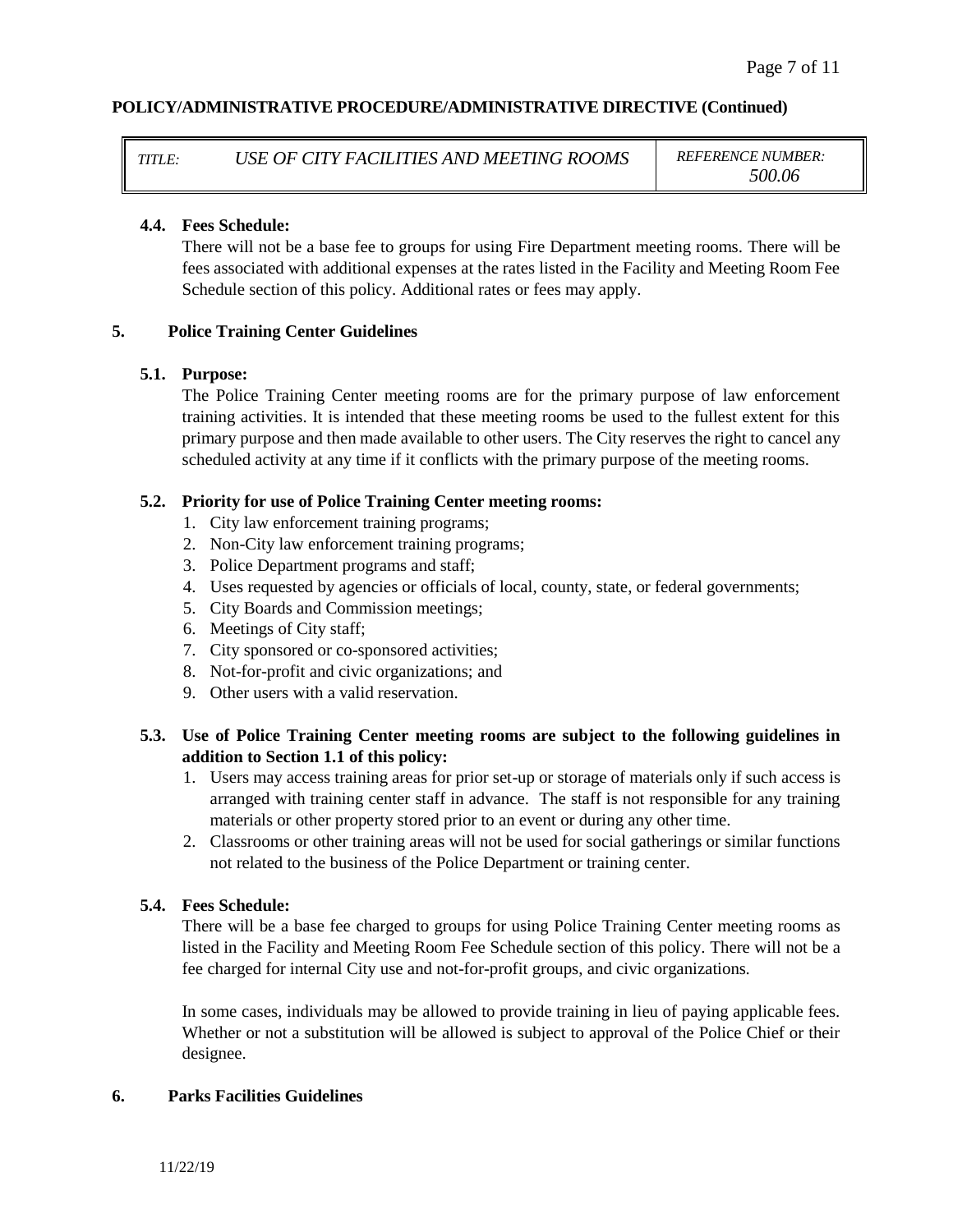*TITLE: USE OF CITY FACILITIES AND MEETING ROOMS REFERENCE NUMBER:*

*500.06*

#### **6.1. Purpose:**

The Parks and Recreation facilities, not including the parks, are for the primary purpose of recreation programs, social activities, and community events. It is intended that these meeting rooms be used to the fullest extent for this primary purpose and then made available to other users. The City reserves the right to cancel any scheduled activity at any time that conflicts with the primary purpose of the meeting rooms.

#### **6.2. Priority for use of Parks and Recreation facilities:**

- 1. Parks Department programs and staff;
- 2. Community building rentals;
- 3. City sponsored or co-sponsored activities;
- 4. City Boards and Commission meetings;
- 5. Meetings of City staff;
- 6. Uses requested by agencies or officials of local, county, state, or federal governments;
- 7. Not-for-profit and civic organizations; and
- 8. Other individuals or groups with valid reservations.

# **6.3. Use of Parks facilities are subject to the following guidelines in addition to Section 1.1 of this policy:**

- 1. General elections and emergency shelter use will take precedent over all other functions of the facilities. Reservations that conflict with these events will be cancelled.
- 2. Rental requests with less than four (4) weeks notice will be approved based on staff availability and cannot be guaranteed.
- 3. Rental cancellations must be submitted in person and in writing. Cancellations made less than (4) four weeks before the scheduled rental date will result in forfeiture of any deposit. Cancellations made with less than two (2) weeks-notice will result in forfeiture of any deposit as well as 100% of any applicable room rental fees.
- 4. Rental deposits will only be refunded in the following instances:
	- If cancellations are made four (4) weeks or more prior to the scheduled rental date then the rental deposit and fees will be refunded;
	- If the rental occurs, the payment for such rental was made in full and no damage to the facility or other breach of facility rental contract occurs the rental deposit will be refunded;
- 5. If a rental deposit is to be refunded, it will be refunded in the following manners:
	- If the original deposit was paid by cash, check, or money order, a refund check will be mailed within 30 calendar days from the date of rental completion or within 30 days from the date of cancellation when applicable; and
	- If the original deposit was paid by credit card, within 7 business days of the date of rental completion or cancellation, user will receive a call from Parks Administration staff to process the refund back to the original card used for said deposit. City Holidays or days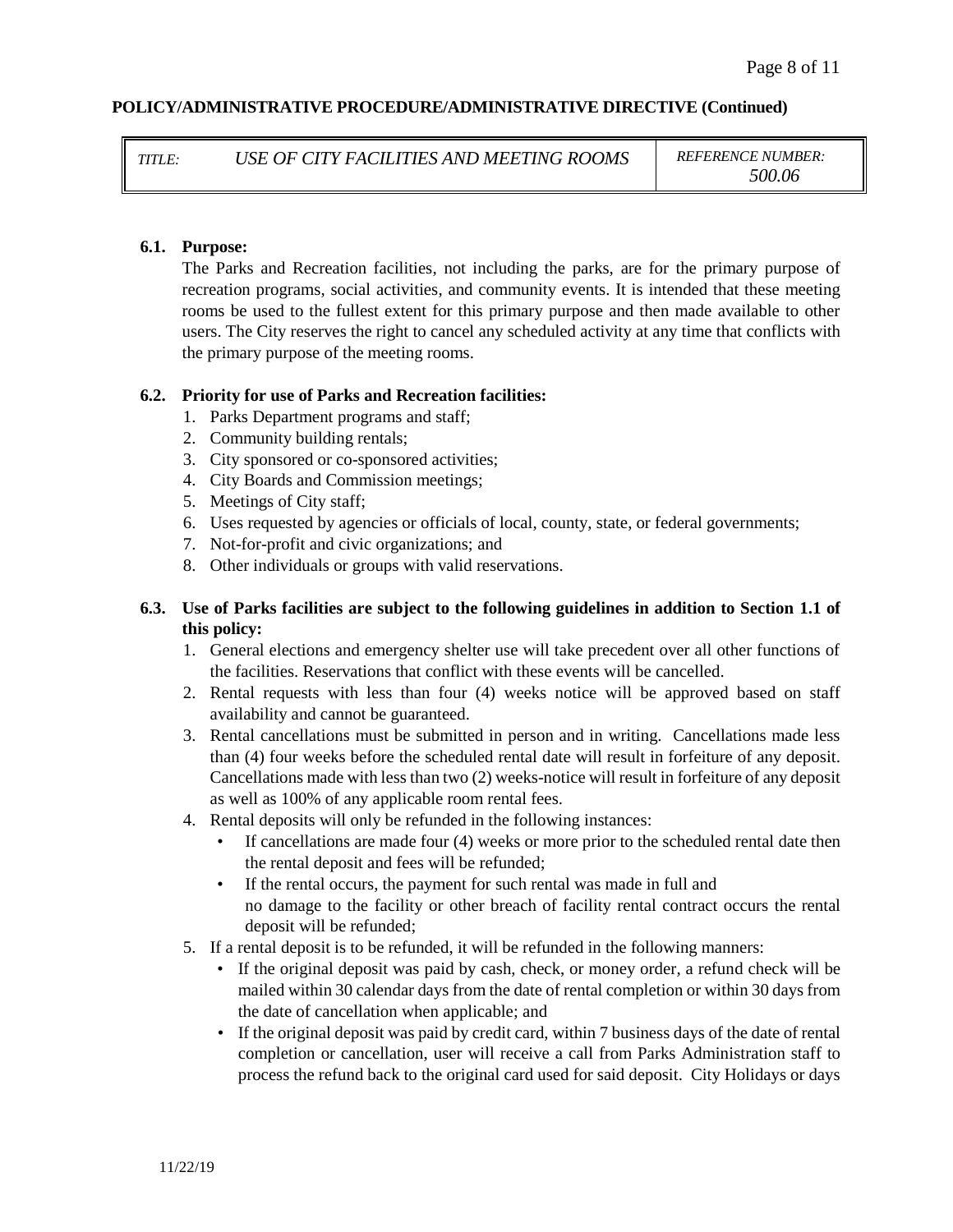| <b>TITLE:</b> | USE OF CITY FACILITIES AND MEETING ROOMS |
|---------------|------------------------------------------|
|               |                                          |

 $REFERENCE NUMBER:$ *500.06*

when the City is not fully operating do not count as "business days" for purpose of this section.

- 6. All rentals must be concluded prior to 12:00 A.M. except for Civic Center rentals which must conclude at 2:00 A.M.
- 7. Depending on rental size, number of rooms being used, and time of day, rentals may require additional staffing. See the Facility and Meeting Room Fee Schedule for fees associated with building attendants.
- 8. The Parks and Recreation Department (PARD) reserves the right to cancel use of the facility at the sole discretion of the City. If cancellation is initiated by PARD, staff will secure an alternate site if one is available. If an alternative site is not available lessee may reschedule or receive a full refund.
- 9. Rentals for events that are open to the public may require a certificate of general liability insurance to be kept on file with the signed rental agreement. General liability insurance must cover a minimum of \$500,000 per occurrence, name the City of Denton as an Additional Insured, and shall be subject to approval by the City of Denton Risk Manager.
- 10. Rentals that are youth functions (events intended for a majority of individuals under 18 years of age) require two adult chaperones (age 21 or over) for rentals expecting under fifty (50) youth. One additional chaperone is required per every fifty (50) additional youth. Chaperones must be present when the event starts and may not leave the event until the event is completed and all youth have been picked up. At the center supervisor's discretion, youth functions will require two police officers for the duration of the rental plus one additional hour following the rental. This is in addition to other staff and chaperone requirements. See the Facility and Meeting Room Fee Schedule section of this policy for fees associated with police officers. To schedule an officer please contact the Police Department non-emergency line at 940-349-8181.
- 11. If a rental extends beyond lessee's designated time, additional charges will be assessed based on the Park's Fee Schedule.
- 12. PARD facilities are available for public and private rentals, meetings, and other reservations by individuals or organizations. The Civic Center Community Room 1 is available for meeting space and can be reserved separately from the remaining Civic Center building dependent on availability. Civic Center facility rentals are subject to additional requirements including, but not limited to, permits and insurance based on the nature of the event. Events held at the Civic Center may also be subject to compliance with the requirements outlined for special events. The Civic Center is the only PARD facility that can be used if the user intends to charge admission fees, raise funds, charge enrollment fees (for example camps, clinics, and programs), sell food or merchandise, or collect information for future sales. Authorization by PARD must be obtained and a vendor permit purchased and signed no later than two (2) business days prior to the rental. Permits may be applied for at the Civic Center. If the vendor will be selling or serving food or drinks, a health permit must be obtained by the vendor from the Building Inspections Department by calling (940) 349-8360. Vendor permits will not be sold without first showing a valid health permit (if applicable). All permits must be displayed at the point of sale. For events with multiple vendors (i.e. networking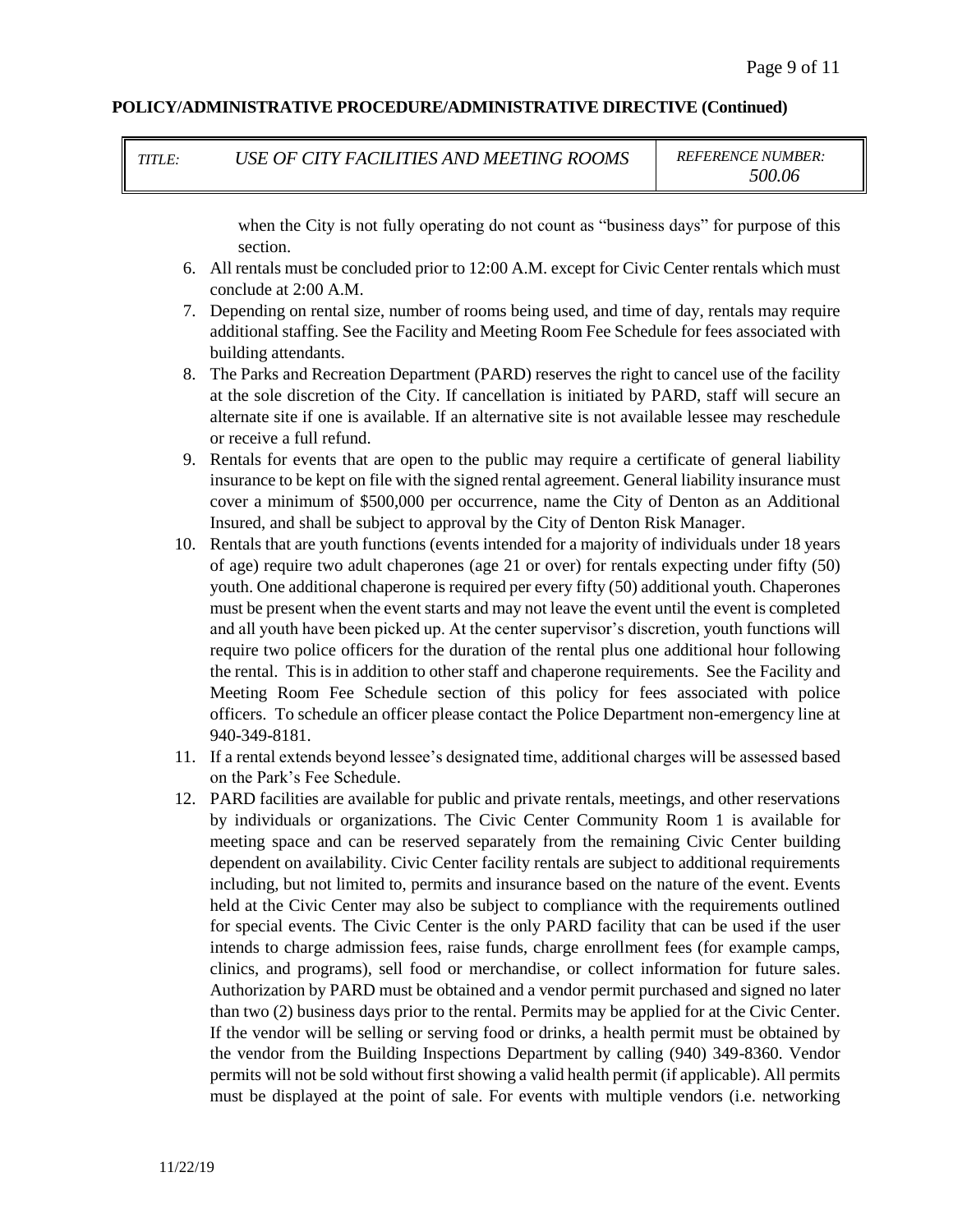*TITLE: USE OF CITY FACILITIES AND MEETING ROOMS REFERENCE NUMBER:*

*500.06*

events, vendor fairs, etc.) each vendor will be required to obtain its own permit. The User will be responsible for any vendor on site that does not have the proper paperwork and will be subject to City of Denton fines for not having proper documentation. The City reserves the right to seek any and all other available remedies against either or both the user or any vendor.

- 13. No storage of equipment will be available on-site.
- 14. No food or drinks are permitted in any gymnasium or game room area. If a gymnasium rental requires the set-up of equipment (volleyball, ping pong, pickle ball, etc.), user will be charged for staff to setup and take down at the building attendant rate. See the Facility and Meeting Room Fee Schedule section of this policy for building attendant fees.
- 15. Decorations must be authorized and meet all fire code provisions.
- 16. Open flames and smoke or fog machines are not allowed. Chafing dishes and sternos are permissible.
- 17. All trash must be put in plastic bags and placed in the dumpster.
- 18. Center bounce houses are for PARD programs and hosted birthday parties only. Outside bounce houses are not permitted for use inside the facility for any reason. If the user desires a bounce house, it must be set-up outside.
- 19. Users are responsible for bringing their own audio and/or sound equipment. The center will not provide this equipment.
- 20. A limited number of tables and chairs are available for use. Consult with center staff prior to the event for the inventory available. Users are responsible for setting up and taking down tables and chairs and returning them to table/chair carts.
- 21. Reservations for recreation center meeting rooms may be made up to six (6) months in advance of the event, but not less than four (4) weeks prior to the event. Rental requests with less than four (4) weeks-notice will only be approved based on staff availability and cannot be guaranteed.

# **6.4. Fees Schedule**

There will be a fee to groups and individuals for using Park facilities and meeting rooms. City co-sponsored events and civic organizations will not be charged for the use of Parks facilities. Fees for facility and room rentals are listed on the PARD website, as well as in the Park's Fee Ordinance.

Additional rates or fees may apply.